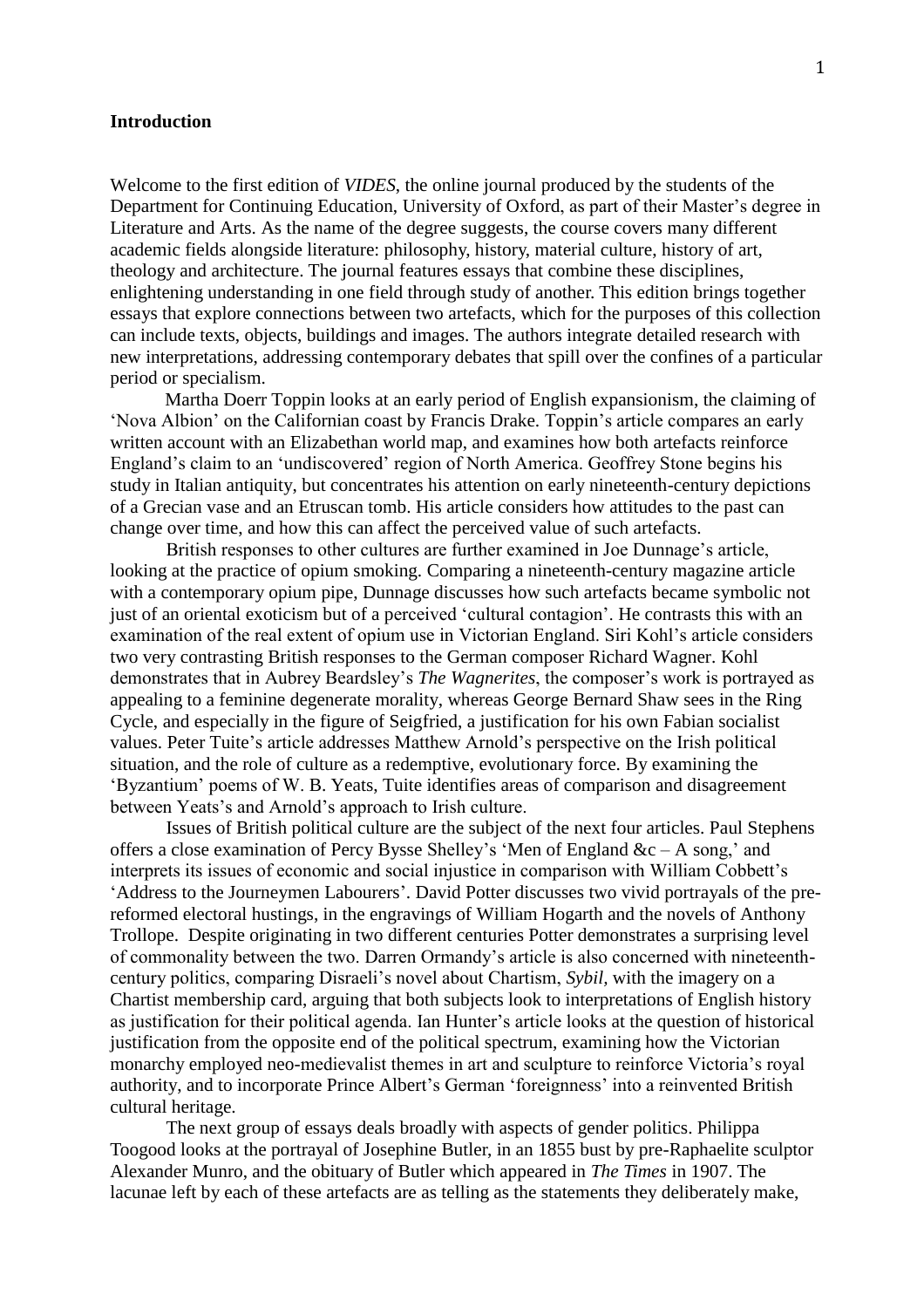and Toogood's paper explores the legacy of this remarkable campaigner as seen through these very different lenses. Kenya Hunt uses an 1863 photograph by Lady Clementina Hawarden to illustrate Edward William Godwin's 'A Lecture on Dress*.'* An expression of the Victorian opposition between nostalgia and fast-paced change, the Aesthetic Dress movement deeply influenced today's fashion industry. It gave Victorian women the opportunity to escape the strictures of the corset, and express their individuality in new ways. Karen Walker's paper also involves the concept of nostalgia, this time using George Elgar Hicks's 1857 watercolour *The Sinews of Old England* as a starting point in an essay which connects discourses of gender and class within the image with those apparent in an advertisement for Cadbury's Cocoa from some thirty years later. By invoking an idealistic, idyllic rural past, both images make statements about desirable standards of behaviour for men and women in the mid- to late-nineteenth century. Anna Attwell focuses on representations of Jane Morris created by her husband, William Morris. She finds correlations between Morris's early poem 'The Defence of Guenevere' and his only surviving oil painting, *La Belle Iseult.* These both portray Jane as a character in a mythical love triangle, which was echoed in the couple's own lives by Jane's long-standing affair with their mutual friend, artist Dante Gabriel Rossetti. Attwell shows here that Morris found artistic inspiration and ideological contradiction in the situation, and that he was all too aware of the dichotomies in both his public and private lives.

Several of the articles above also link with others which deal with a common theme of aesthetics. David Lamoureux finds a successor to John Ruskin in William Lethaby, whose Eagle Insurance building in Birmingham stands as a bridge between Ruskin's moral criticism of nineteenth-century society and William Morris's socio-economic critique. For Lamoureux, Lethaby's architecture is a statement which combines Ruskinian ideals with modern industry and science. Penelope Fraser stays with Morris, delving deeper into his famous ideologies about art, labour and home decoration, using as her example a terracotta garden pot made by the Compton Potters' Arts Guild. Founded by Mary Watts and funded largely by the artistic career of her husband, George Frederick Watts, the pottery invites an examination of the contradictions between ideology and commercialism, directly applied to the decorative arts of which Morris was such a champion. Moving towards the commercial activities of Morris himself, Elan Preston-Whyte explores decorative minstrel angels on a fourteenth-century crozier and a nineteenth-century stained-glass church window. Linking imagery created centuries apart, this article gives a fine example of the direct inspiration which the latenineteenth century Arts and Crafts movement took from medieval art. Staying with the theme of applied religious art, two essays tackle the controversial issue of later additions to church interiors. Shanna M. Patton re-examines stylistic and historical parallels between Sir Christopher Wren's original, unexecuted design for the altar and reredos at St Paul's Cathedral with that installed by Thomas Garner in 1888. She finds much common ground between the two, contrary to previous scholarship. Christine Armstrong charts the physical alterations to a Cheshire church which reflected the changing attitudes to worship in the nineteenth century. The influence of the Oxford Movement can be seen in the shifting priorities of clergy and congregation, and the installation of a reredos obscuring part of the east window is an unassailable symbol of the influence of High Church ideals.

All of the essays in the final section compare a literary text with a visual artefact; an image or a building. Anna Trotter's work suggests a single new originator for both of her pieces: *The Continence of Scipio* by an as yet unknown artist and the play 'Hannibal and Scipio', popularly ascribed to Thomas Nabbes. The essay explores the suggestion of similarity in the painting's possible presentation of Katherine Manners as Lucretia, as well as Manners' potential involvement in a printed edition of the play. Similarly, Richard Lamont analyses the interplay between William Kent's illustration of 'Spring' in James Thompson's *The Seasons*, the grotto in Marlborough, Wiltshire designed by Lady Hertford and the possibility of Lady Hertford herself as muse of both poets and artist. Laura Bouttell's analysis steps away from